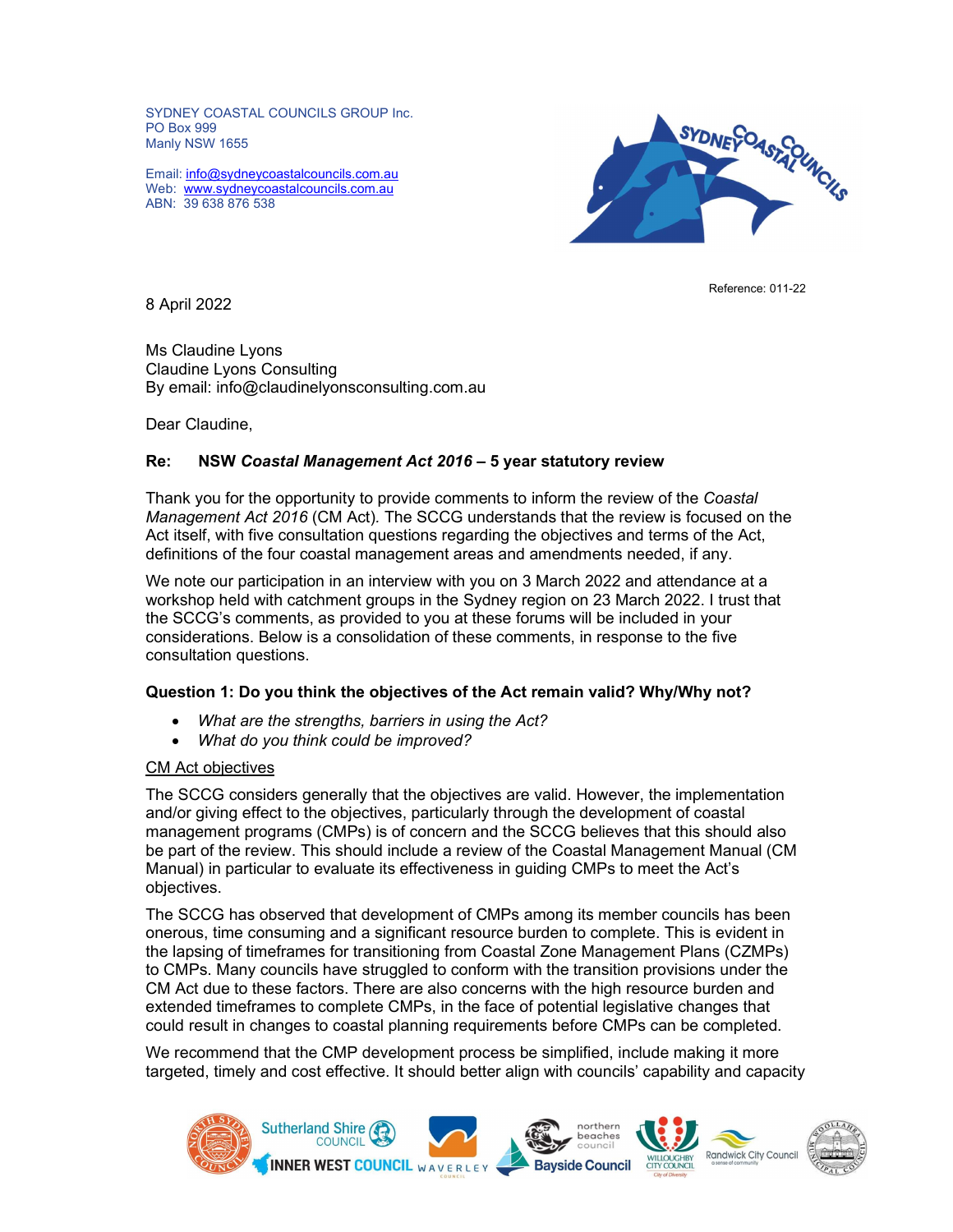to ensure more timely certification of CMPs. Preliminary risk assessment should more closely guide a manageable scope and emphasis should be on identifying high priority management actions for early implementation. This could be effected through more specific requirements for risk assessment under cl.21(3)(b) and be reflected in the CM Manual.

Consideration should also be given to deferring full development of the CMP program to post initial certification such as through a periodic review and supplementary certification process (see also comments in relation to the review period for CMPs, below).

## S.23 public authorities

Section 23 of the Act requires other public authorities to have regard to CMPs to the extent that those programs are relevant to the exercise of their functions and to ensure that their own plans have regard to relevant CMPs.

The SCCG has observed and experienced challenges among CMP leaders in engaging State agencies in CMP development. As the Project Manager for the Greater Sydney Harbour multi-council CMP, the SCCG has laboured for up to 2 years to engage individual state agencies in its development despite the clear role these agencies play in the management of Sydney Harbour. There is also a lack of guidance from Department of Planning and Environment on how to formally engage these agencies throughout the CMP process and seek commitments to actions in a CMP. For CMPs led by an individual council, it can be overly onerous to effectively engage agency partners, let alone seek commitment and cost sharing for CMP development.

Councils need to be better supported in obtaining State agency buy-in to the CMP process and outcomes. It could benefit from DPE leadership to establish some generic principles with key agencies including facilitating regional level MOUs or terms of reference which could be reflected as requirements in the CM Manual. A key shortcoming of the process for CZMPs was a lack of State agency buy-in and the CMP process was intended to improve on that.

## Question 2: Do you think the objectives and definitions of the four coastal management areas remain valid? Why/Why not?

Would you like to suggest any changes?

## Catchment definition

In practice, managing the coast effectively requires consideration of how catchments are managed. The definition of 'coastal management areas' is incomplete in this regard.

There is confusion among stakeholders about the extent that coastal/estuarine catchments can be covered by a CMP. The definition of the coastal zone in the CM Act appears to limit inclusion of catchments as does Schedule 1. However, the area that may be covered in a CMP is extended to catchments in Part B CM Manual, p.8 thus:

The CMP may also cover areas outside the mapped coastal zone, where the management of the external area has a significant impact on issues within the coastal zone, for instance, wider estuarine catchments. This helps to ensure that actions are integrated and undertaken at an appropriate scale to address the issues.

Inconsistency between the CM Act and the CM Manual needs to be addressed.

The definition of 'wider estuarine catchments' creates further interpretation as to whether this could include the freshwater parts of a catchment. The definitions of 'coastal zone' and 'coastal management areas' need to be redefined in the CM Act to better reflect the whole catchment, including the freshwater, estuarine and coastal parts of the catchment.

The SCCG notes also that the list of councils in Schedule 1 is limited to those Councils in coastal and estuarine areas. Schedule 1 needs to be updated to include those councils in

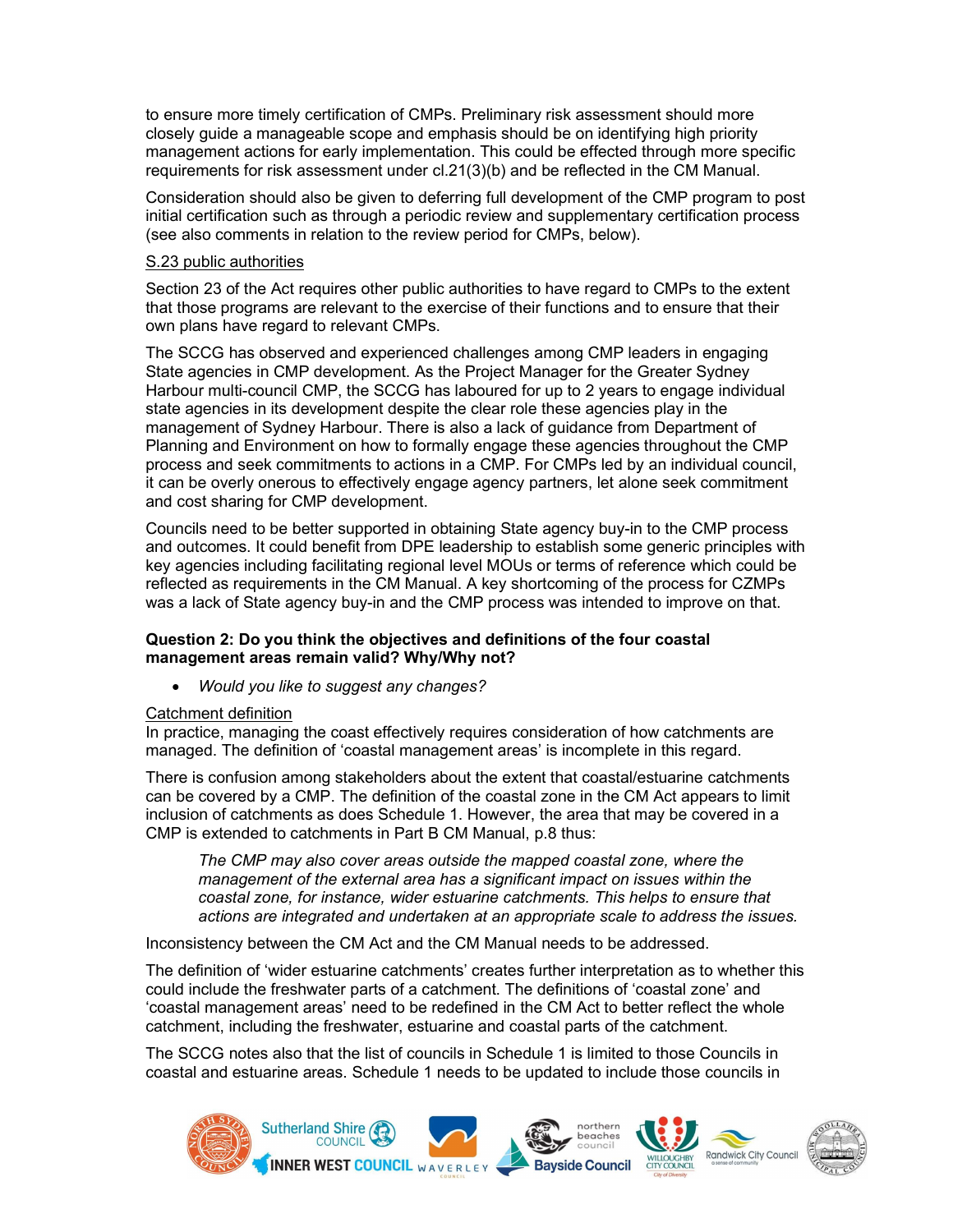wider estuarine and associated freshwater environments. For example, not all of the 21 councils participating in the Greater Sydney Harbour CMP are included in Schedule 1.

# Question 3: Are the terms of the Act appropriate for securing the objectives of the Act? Why/Why not?

### Review period for CMPs

Section 18(1) of the CM Act requires a council to ensure that its CMP is reviewed at least once every 10 years. The SCCG considers this period is too long, given the changes that could occur to coastal environments within this time, especially in response to climate change including sea level rise. The SCCG considers that a statutory timeframe of 5 years for reviewing CMPs would be more appropriate.

### Alignment of objectives in the Marine Estate Management Act 2014 (MEM Act)

The objects of the CM Act include supporting the objects of the MEM Act. The Marine Estate Management Strategy (MEMS) has been developed under the MEM Act to set the overarching strategy for the State Government to co-ordinate management of the marine estate, with a focus on achieving the objects of the MEM Act.

The SCCG member councils developing CMPs have experienced difficulties in aligning with outcomes of the MEMS. Delivery of many outputs committed under the MEMS that have been critical to inform CMPs has been significantly delayed as well as the reporting on types of projects and their progress. The SCCG acknowledges some improvement in engagement with councils developing CMPs. However, there is still room for improvement in reporting and communication about anticipated outputs, progress and delivery timeframes.

## Question 4: What amendments – if any- do you think are needed to the Act?

- Are there definitions that need clarifying?
- Are changes needed to reflect other legislation?
- What would help facilitate your work plan and environmental outcomes?

#### Multi council issues

Under Section 7 Coastal Vulnerability Area, Section 7(2)(b), a council is required:

### to mitigate current and future risk from coastal hazards by taking into account the effects of coastal processes and climate change.

The SCCG has observed current circumstances for multi-council CMPs being developed, where arriving at a shared view among those councils of the level of risk from coastal hazards is problematic. The problem is twofold; each council may bring a different level of currency and detail for its own coastal hazard information and each council may have a different appetite for risk, in choosing a coastal hazard scenario and time horizon such as for sea level rise and coastal inundation.

However, the CM Act is written as though every CMP is led by a council and there is no provision for multi-council CMPs. We note that funding under the Department of Planning and Environment (DPE) Coastal and Estuary Grants Program has been extended to Regional Organisations of Councils (ROCs), subsequent to the commencement of the CM Act. The references to a 'local council' in the CMP Act should be amended to reflect circumstances where ROCs or Joint Organisations of Councils may be developing and implementing CMPs.

The different issues that multi-councils may face in developing a CMP could also be afforded practical guidance in the Coastal Management Manual (CM Manual). The SCCG notes the

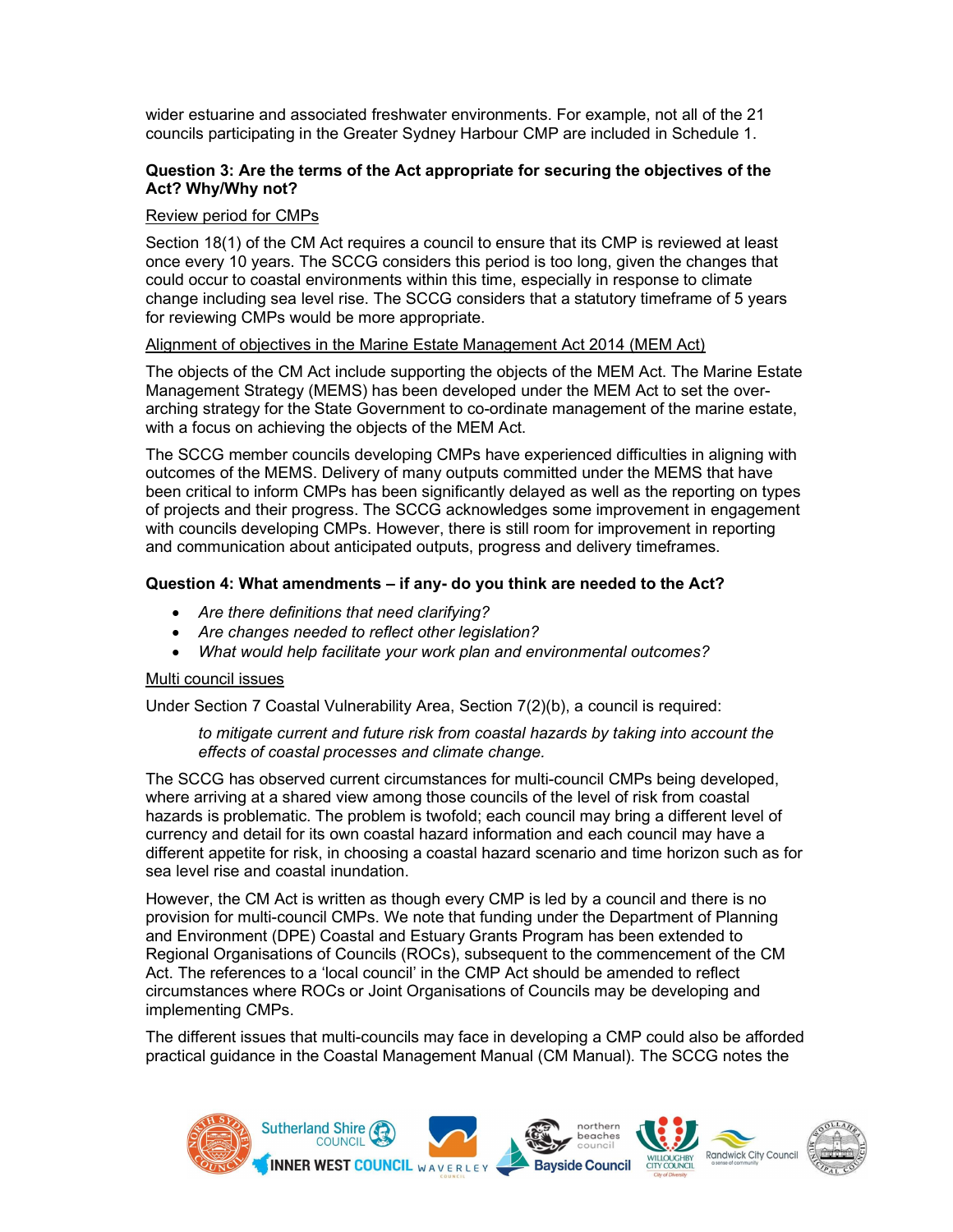following statement, in Part A CM Manual, under the section for the Coastal Management State Environmental Planning Policy, Coastal vulnerability Area (CVA), p.11:

The NSW Government will continue to work with local councils and communities to ensure that coastal hazards identified in studies or plans prepared by or for council are further considered, and where appropriate, reflected in land use planning instruments.

The SCCG considers that more guidance is needed for multi-councils to deal with crossboundary issues for their LGAs, regarding CVAs and to achieve consistency in risk levels and timeframes for coastal hazards such as sea level rise and coastal inundation.

# Recommendations

A summary of the SCCG's recommendations, as per comments under the preceding sections is below:

# CM Act objectives

- 1. The Coastal Management Manual (CM Manual) should be reviewed, as an outcome of the CM Act review to see how well it gives effect to the objectives, including how well it supports coastal management program (CMP) development and certification.
- 2. The CMP Act review should include making CMP development more targeted, timely and cost effective through:
	- i. a more simplified planning process that enables more resourcing and timely delivery for on-ground works and implementation
	- ii. more specific requirements for risk assessment under cl.21(3)(b) to guide efficiencies and be reflected in the CM Manual
	- iii. a more manageable CMP scope with emphasis on identifying high priority management actions for early implementation
	- iv. deferring full development of the CMP program to post initial certification such as through a periodic review and supplementary certification process.

## Section 23 public authorities

- 3. Greater clarity is needed about the commitment expected from public authorities to:
	- i. actively participate in CMP development and align their functions and plans ii. identify financial and resourcing contributions to develop and implement the CMP.

The involvement of public authorities should also be supported through DPE leadership in ensuring the appropriate level of engagement of public authorities in CMP development and implementation, and formalising this through the development of regional level MOUs for example.

## Catchment definition

- 4. The CM Act is unclear on the extent of the catchment in the definitions of 'coastal zone' and 'coastal management areas'. The CM Manual identifies 'wider estuarine environments' which are not defined:
	- i. Redefine 'coastal zone' and 'coastal management areas' in the CM Act to better reflect the whole catchment, including the freshwater, estuarine and coastal parts of the catchment.
	- ii. Update Schedule 1 to include those councils within freshwater catchments, where upstream of an estuarine and coastal catchment.